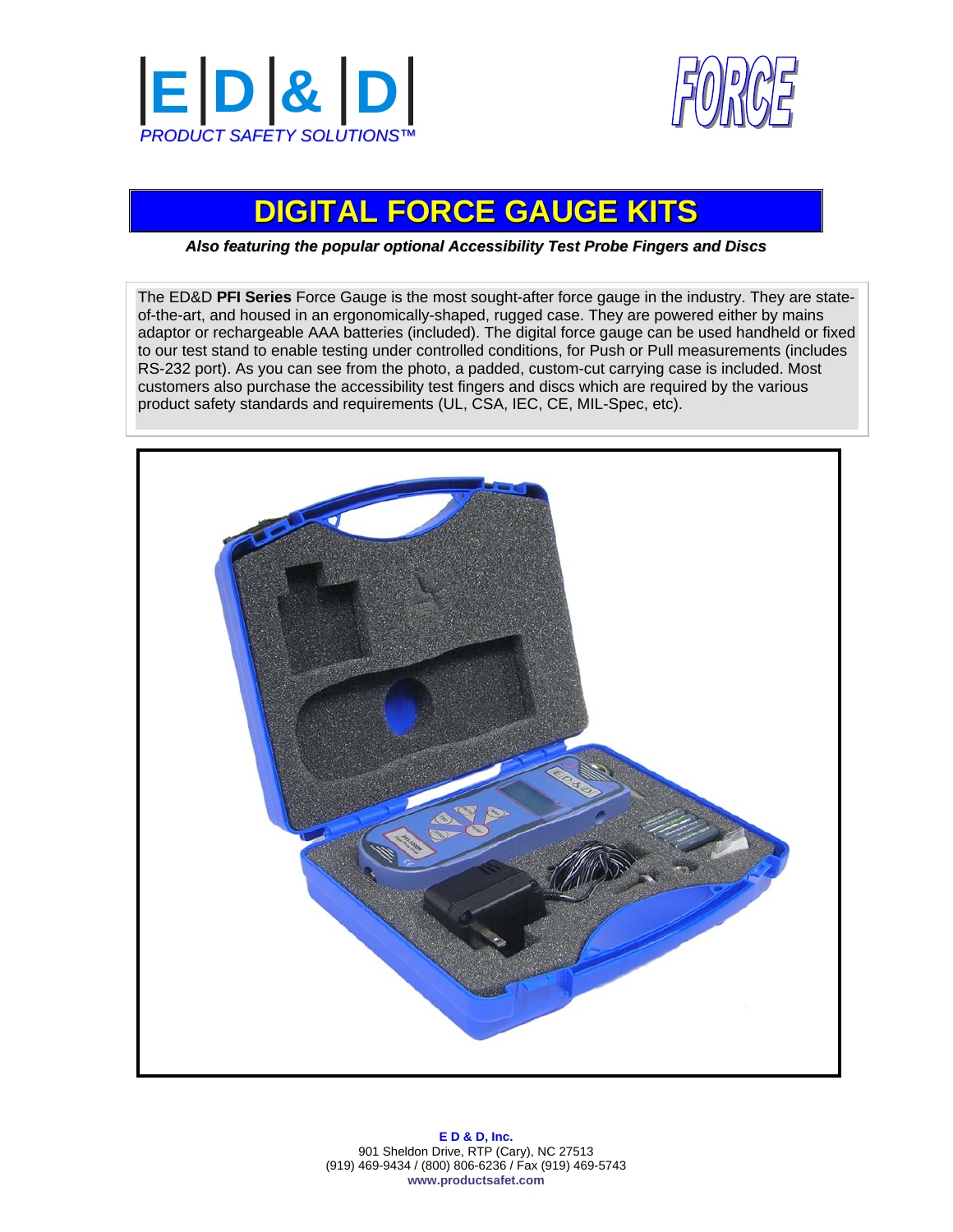



#### **The world's most accurate and rugged digital force gauge line Our mid-range PFI is an easy-to-use, affordable force instrument.**

It can be used handheld or fixed to our manual test stand for excellent testing performance, providing consistently accurate force measurement.

*For improved accuracy and additional functionality, have a look at the Advanced Force Gauge series*



### **Key Features**

- High accuracy **±0.25% of full-scale**
- 'Live' display mode **for continuous monitoring**
- Ultimate peak **hold**
- N, kN, mN, gf, kgf, lbf **and** ozf **measurement units**
- **Data output** RS232**,** digimatic **and** analog
- Overload **warning**
- Combines with data acquisition software for additional test evaluation options

6 models, **10N** to **2500N** (2.2lbf to 550lbf)

## **What's included**

- **NIST-traceable ISO 17025 accredited certificate**
- **Compression plate**
- **Test hook**
- **Extension rods**
- **Rechargeable batteries (NiMH)**
- **Main adapter / battery charger**
- **Rugged carry case**
- **One year warranty included**
- $\epsilon$

#### **MOST POPULAR MODELS: PFI-50N, PFI-200N, PFI-500N, PFI-1000N**

**Consider purchasing the PFI-50N for accessibility tests that require force, and also the PFI-1000N and the handle attachment for stability testing requirements. Note: We also offer a manual test stand for performance of the various tests.**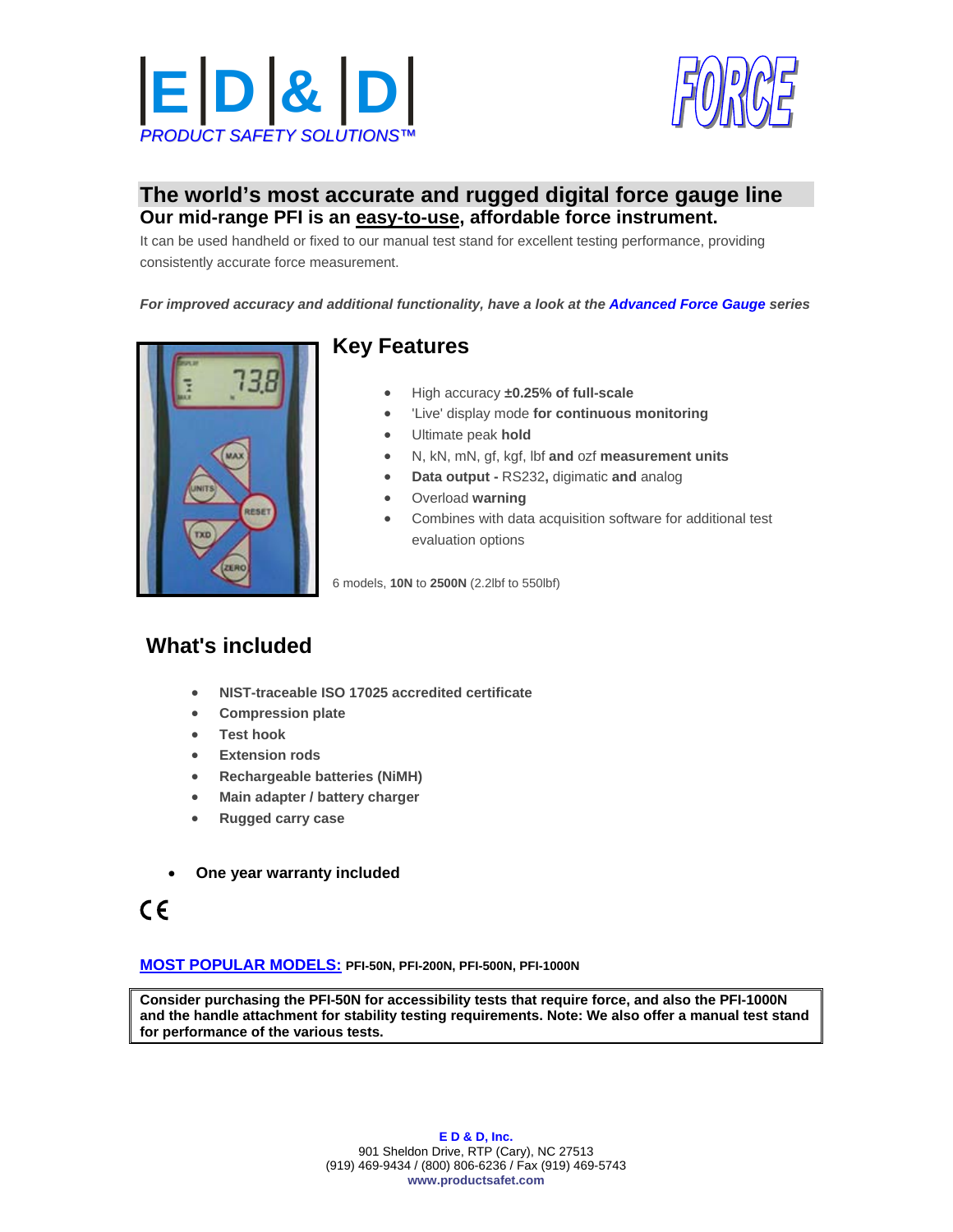







Gripping Cradle (in use at left): **Enables comfortable 2-handed** 

**operation for testing push/pull loads**

**Accessory handles for higher level Newton force tests… Highly Recommended above 500N** 

*Great for stability testing!* 



**Pistol Grip accessory (***Pictured at right***)** 



**Manual test stands available (***Pictured at left***)** 

**Accessibility Finger Probe and disc attachments available!**



**E D & D, Inc.**  901 Sheldon Drive, RTP (Cary), NC 27513 (919) 469-9434 / (800) 806-6236 / Fax (919) 469-5743 **www.productsafet.com**